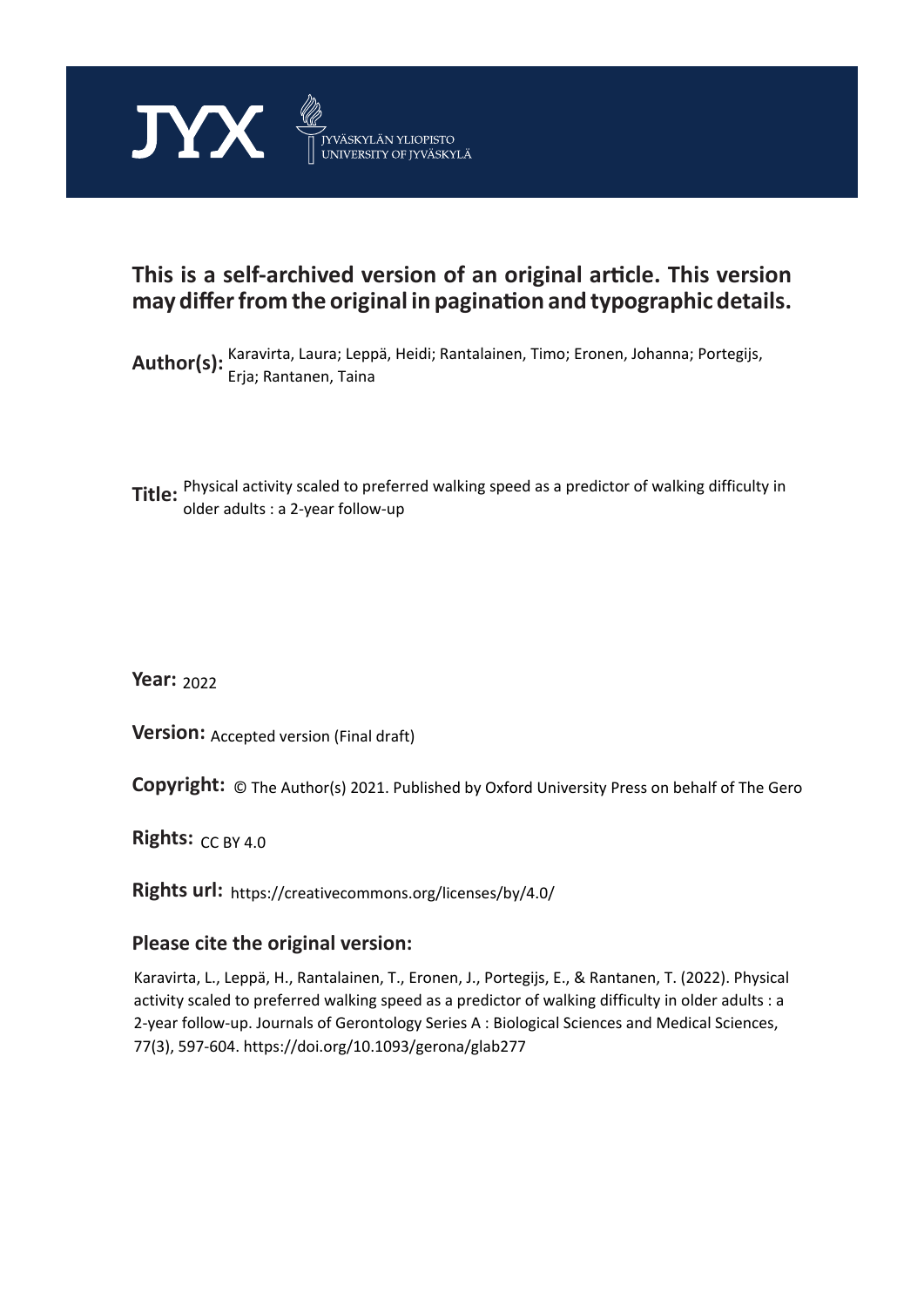

# Research Article

# **Physical Activity Scaled to Preferred Walking Speed as a Predictor of Walking Difficulty in Older Adults: A 2-Year Follow-up**

# **Laura Karavirta, PhD,[1,](#page-1-0) [\\*](#page-1-1)[,](https://orcid.org/0000-0003-1372-2304) Heidi Leppä, MSc[,1](#page-1-0)[, T](https://orcid.org/0000-0001-9306-7586)imo Rantalainen, PhD,[1](#page-1-0) Johanna Eronen, PhD[,1](#page-1-0) Erja Portegijs, PhD[,1,](#page-1-0)[2](#page-1-2)[,](https://orcid.org/0000-0002-5205-9616) and Taina Rantanen, Ph[D1](#page-1-0)[,](https://orcid.org/0000-0002-1604-1945)**

<span id="page-1-2"></span><span id="page-1-0"></span>1 Faculty of Sport and Health Sciences and Gerontology Research Center, University of Jyväskylä, Finland. 2 Present address: Department of Human Movement Sciences, University Medical Center Groningen, University of Groningen, The Netherlands.

<span id="page-1-1"></span>\*Address correspondence to: Laura Karavirta, PhD, Faculty of Sport and Health Sciences, University of Jyväskylä, P.O. Box 35 (VIV), 40014 Jyväskylä, Finland. E-mail: [laura.i.karavirta@jyu.fi](mailto:laura.i.karavirta@jyu.fi?subject=)

Received: March 31, 2021; Editorial Decision Date: September 17, 2021

**Decision Editor:** Lewis A. Lipsitz, MD, FGSA

# **Abstract**

**Background:** The usual accelerometry-based measures of physical activity (PA) are dependent on physical performance. We investigated the associations between PA relative to walking performance and the prevalence and incidence of early and advanced walking difficulties compared to generally used measures of PA.

**Methods:** Perceived walking difficulty was evaluated in 994 community-dwelling participants at baseline (age 75, 80, or 85 years) and 2 years later over 2 km (early difficulty) and 500 m (advanced difficulty). We used a thigh-mounted accelerometer to assess moderate-to-vigorous PA, daily mean acceleration, and relative PA as movement beyond the intensity of preferred walking speed in a 6-minute walking test ( $PA_{cal}$ ). Selfreported PA was assessed using questionnaires.

**Results:** The prevalence and incidence were 36.2% and 18.9% for early and 22.4% and 14.9% for advanced walking difficulty, respectively. PA<sub>rel</sub> was lower in participants with prevalent (mean 42 [*SD* 45] vs 69 [91] min/week,  $p < .001$ ) but not incident early walking difficulty (53) [75] vs 72 [96] min/week,  $p = .15$  compared to those without difficulty. The associations between absolute measures of PA and incident walking difficulty were attenuated when adjusted for preferred walking speed.

**Conclusions:** The variation in habitual PA may not explain the differences in the development of new walking difficulty. Differences in physical performance explain a meaningful part of the association of PA with incident walking difficulty. Scaling of accelerometry to preferred walking speed demonstrated independence on physical performance and warrants future study as a promising indicator of PA in observational studies among older adults.

**Keywords:** Accelerometer, Cut-point, Disablement, Exercise intensity, Mobility limitation, Physical performance

Walking performance is the key element of mobility that enables continuation of independent living in aging [\(1\)](#page-7-0). Walking difficulty over a longer distance, such as 2 km, is an early sign of decline in functional ability and precedes further disability and dependence [\(2,](#page-7-1)[3](#page-8-0)), while difficulty in the shorter distance represents a critical level under which independent mobility may become threatened [\(4\)](#page-8-1). Walking performance is determined by an interplay of neuromuscular, cardiorespiratory, and sensory function which all decrease in aging [\(5\)](#page-8-2). Habitual physical activity (PA) may help slow down the decline in the determinants of walking performance and help in maintaining walking ability and independence.

In older adults, walking forms a large portion of daily aerobic PA, which can be assessed in large-scale studies using accelerometry technology. Previous studies have shown that persons with walking difficulty accumulate less accelerometry-based PA compared to people without walking difficulty [\(6](#page-8-3),[7](#page-8-4)). This association is often considered as an indication of the health-enhancing effect of PA. Yet, people cannot freely modify their volume and intensity of PA

which permits unrestricted reuse, distribution, and reproduction in any medium, provided the original work is properly cited.

<sup>©</sup> The Author(s) 2021. Published by Oxford University Press on behalf of The Gerontological Society of America.

This is an Open Access article distributed under the terms of the Creative Commons Attribution License [\(https://creativecommons.org/licenses/by/4.0/](https://creativecommons.org/licenses/by/4.0/)),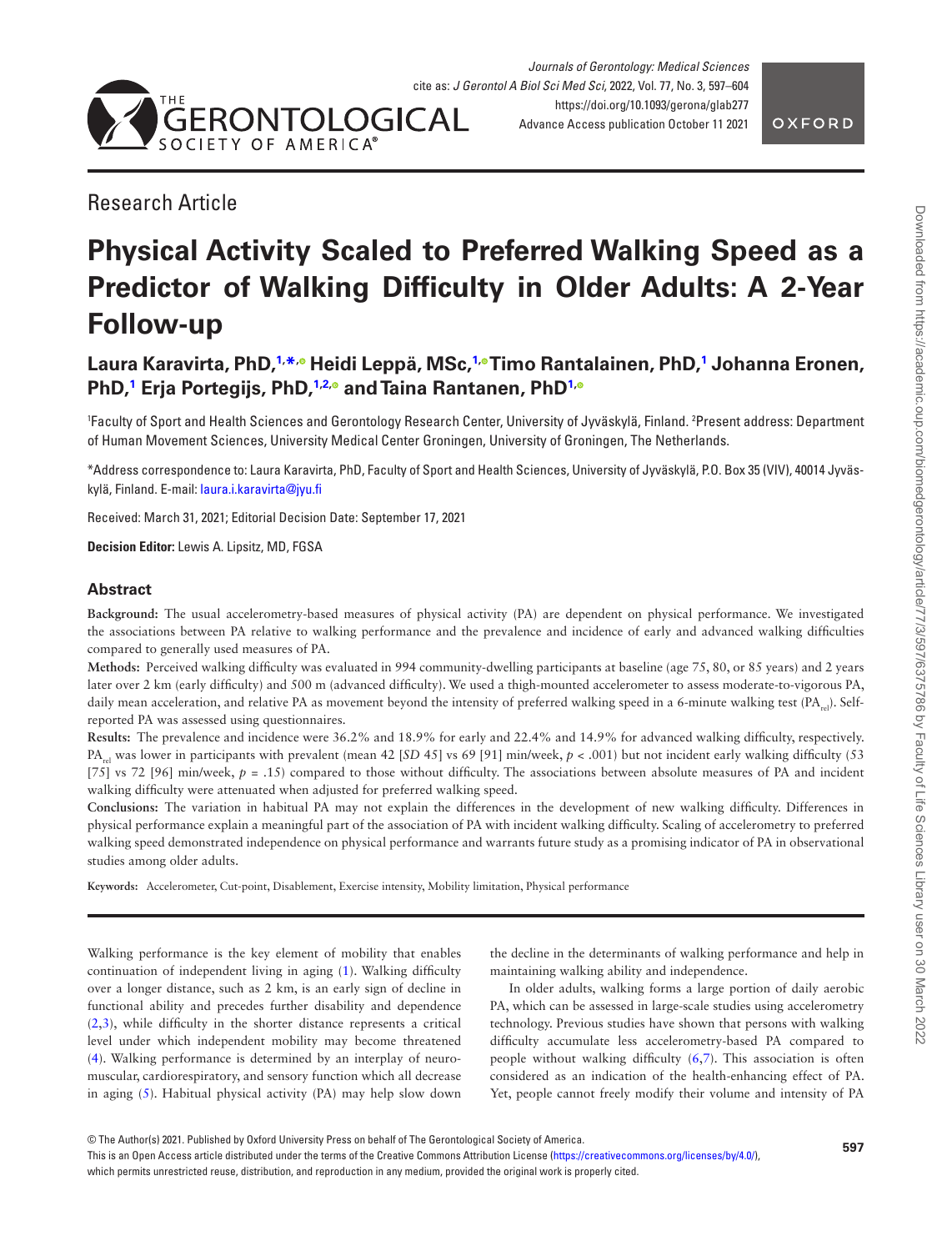but instead, they can be active within the limits of their physical capacity. In older age, maximal exercise capacity declines and approaches the level required for daily tasks, which makes performing the tasks more strenuous ([8](#page-8-5)[,9\)](#page-8-6). Older adults may continue their daily tasks but, for example, reduce their walking speed to compensate for the decline in physical capacity [\(2\)](#page-7-1), which leads to lower absolute acceleration in the accelerometry surveillance. Accelerometry-based assessment of moderate-to-vigorous PA (MVPA) relies heavily on exceeding a universal intensity cut-point, which may be unattainable for people with low physical performance  $(10)$  $(10)$ . Thus, physical performance underlying the baseline level of PA may strongly contribute to the association between accelerometry-based PA and walking difficulty  $(11)$  $(11)$ .

We have recently developed an accelerometry-based relative measure of PA  $(PA_{rel})$  that takes individual variation in walking per-formance into account [\(12](#page-8-9)). The computation of  $PA_{rel}$  uses preferred walking speed as a cut-point, which is considered as the lower limit for challenging the body beyond the usual daily stimuli, that is, exercise intensity that a person is accustomed to in daily life. Exceeding the usual intensity and volume of exercise is the foundation of physical adaptation  $(13)$  $(13)$ . PA<sub>rel</sub> is quantified as the total amount of accelerometry-based, free-living PA per week that equals or exceeds the intensity level of preferred walking speed that we assessed in a modified 6-minute walking test (6MWT) [\(12](#page-8-9)). Preferred walking speed stays relatively stable throughout adult life until the age of 65, after which it is more strongly determined by increased energetic cost of walking and declined physical performance  $(14–16)$  $(14–16)$  $(14–16)$ . PA<sub>rel</sub> is based on the same principle as individually tailored PA interventions and PA guidelines in that it considers intensity relative to individual performance level. Our previous study showed that  $PA_{rel}$  was not associated with walking speed, age, or sex  $(12)$  $(12)$ . Therefore, PA provides an accelerometry-based measure of PA that can be used to study the independent role of free-living daily PA in the prevalence and incidence of walking difficulty in older people.

Recently, we demonstrated an association between prevalent walking difficulty and accelerometer-based measures of PA such as intensity and amount of walking in free-living ([7](#page-8-4)). This study extends the previous findings by investigating the incidence of walking difficulty and including a novel relative measure of PA  $(PA_{n})$  that is independent of the prevailing walking performance. The aim of the study was to investigate the associations between PA<sub>rel</sub> and the prevalence and incidence of early and advanced walking difficulties compared to the associations of several other accelerometry-based and self-reported measures of PA with the prevalence and incidence of walking difficulties. We hypothesize that the associations are weaker when the effect of physical performance is controlled for.

## **Method**

#### Participants and Study Design

We present cross-sectional and longitudinal results of the observational "Active aging—resilience and external support as modifiers of the disablement outcome" (AGNES) study. The baseline data were collected between September 2017 and December 2018, and the baseline study protocol has been previously reported in detail [\(17](#page-8-13)). In brief, our sample comprises 3 age cohorts of older men and women (75, 80, and 85 years) living independently in the city of Jyväskylä in Central Finland. We excluded people who were unable to communicate. At baseline, the participants completed a postal

questionnaire, home interview, PA surveillance for 3–7 days, and assessments in the research center.

The AGNES-coronavirus disease 2019 (COVID-19) survey, which we conducted in May–June 2020 during the COVID-19 pandemic, provided us an opportunity to collect follow-up data on walking difficulty for the current prospective analyses. A series of restrictions and recommendations were issued in Finland in March 2020. Special attention was paid to the safety of older people, who were considered to be at the highest risk for developing a serious form of the disease. Thus, social distancing, that is, limiting close contact and avoiding places with other people, was recommended especially for people older than 70 years old. Activity destinations such as restaurants, activity centers, and gyms were closed [\(18](#page-8-14)). Although curfew was not imposed in Finland, moving outdoors may have declined.

A flow chart of the follow-up study has been previously published [\(19](#page-8-15)). Of the 1 021 baseline participants, 985 were surviving and had not withdrawn their consent and formed the target group for the follow-up data collection. Data were received from 809 participants using postal questionnaires ( $n = 802$ ) or in case of difficulty or unwillingness to fill in the questionnaire, by interviews over the phone (*n* = 7). At baseline, 27 participants had missing data on self-reported early and 27 participants on advanced walking difficulty. There were 634 (and 771) participants without early (and advanced) walking difficulty at baseline, respectively, of which 12 (17) were deceased by the follow-up, 86 (110) did not respond, 6 (7) were unable to respond, and 1 (1) had moved to a care home. In addition, there were 4 participants without data on perceived walking difficulty in both 2 km and 500 m during the follow-up. The remaining 525 participants without early or advanced difficulties at baseline and 632 participants without advanced difficulties were included in the incidence analysis of early and advanced walking difficulties, respectively.

Anthropometric and physical performance measures are available for those who participated in the measurements in the research center at baseline (*n* = 895). Self-reported PA measures were available for 994 participants. Approximately half of the original sample participated in the accelerometry surveillance. Those who participated in the surveillance did not differ from the people who only participated in the research center assessments in terms of sex, selfrated health, or advanced walking difficulty, but had higher selfreported PA and higher walking speed [\(20](#page-8-16)).

The ethical committee of the Central Finland Hospital district provided an ethical statement about AGNES on August 23, 2017 and May 13, 2020. Prior to the assessments, participants signed an informed consent and they were allowed to withdraw their consent at any time during the study. The study follows the principles of the Declaration of Helsinki.

# Outcome Variables

*Walking difficulty* was evaluated as *early and advanced* over distances of 2 km and 500 m, respectively. Perceived difficulty was assessed using a standardized question in a face-to-face interview (baseline) and in a postal questionnaire (follow-up): "Do you have difficulty in walking [2](#page-7-1) km/500 m?" (2). The response options were (a) "able to manage without difficulty," (b) "able to manage with some difficulty," (c) "able to manage with a great deal of difficulty," (d) "able to manage only with help of another person," and (e) "unable to manage even with help." Two categories for early and advanced walking difficulty were created: (1) no difficulty (response option a) and (2) difficulty (response options b–e).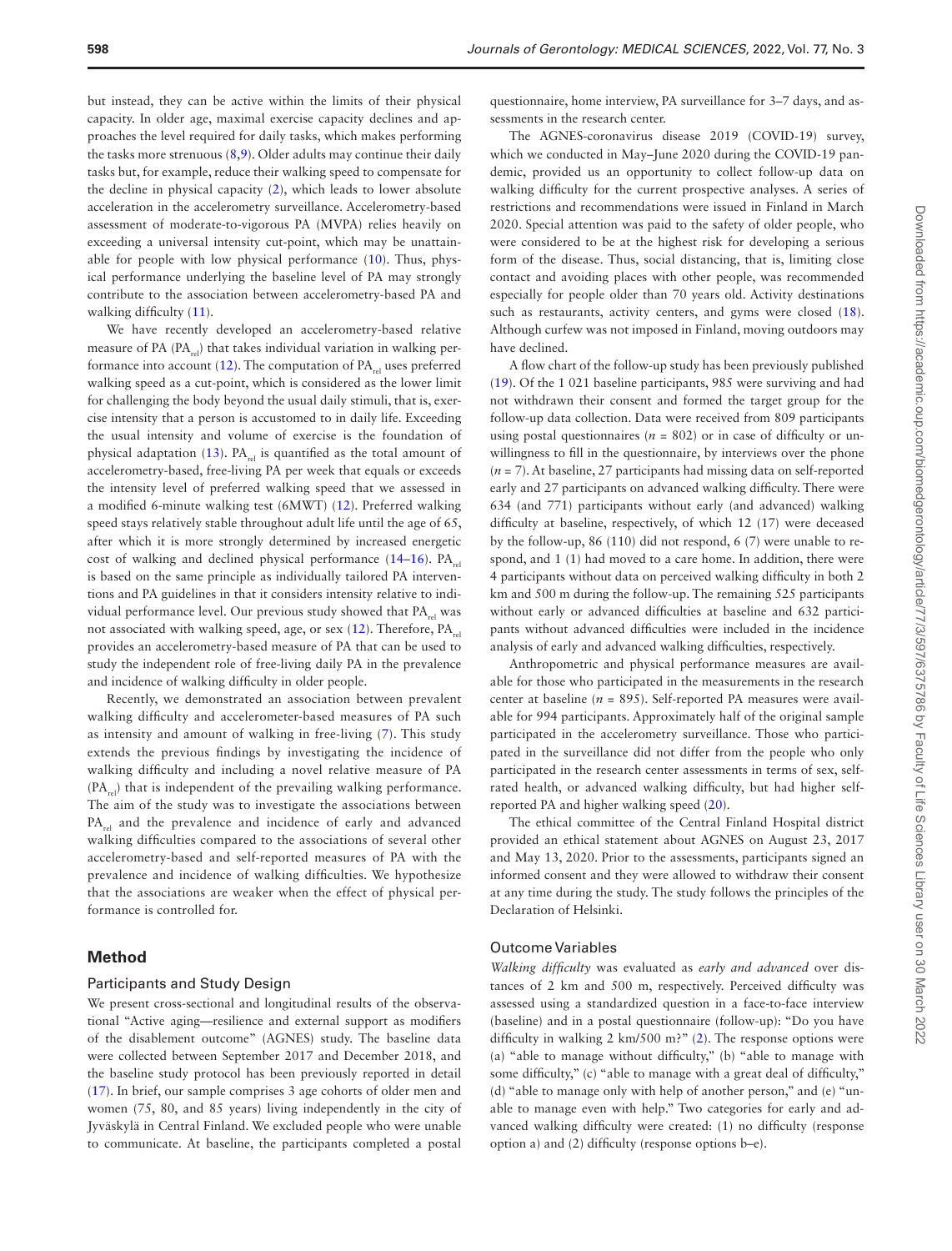#### Independent Variables

*PA* was assessed using 3 methods: Yale Physical Activity Survey (YPAS) for older adults [\(21](#page-8-17)), a modified version of a single question on the self-reported level of PA [\(22](#page-8-18)), and accelerometry ([12\)](#page-8-9). In the YPAS questionnaire, participants were asked how many times and for how long at a time they performed PA of different intensities during the past month. A subscore for each intensity level was computed as the product of frequency and duration. The YPAS total score was computed by giving different weights for each intensity subscore: 5 for vigorous, 4 for leisure walking, 3 for moving about, 2 for standing, and 1 for sitting and summing the weighted subscores (range 0–137). Higher scores indicate a higher total volume of PA. Finally, the total score is adjusted with the participants estimate on whether their PA in the previous month differed from their PA in other annual seasons (winter, spring, summer, autumn) on a 5-point scale from 1.3 (lot more) to 0.7 (lot less) [\(21](#page-8-17)). We additionally estimated weekly minutes of walking and vigorous PA. The responses on frequency were recoded to 0 (not at all), 1 (1–3 times per month), 2 (1–2 times per week), 4 (3–5 times per week), and 6 (5+ times per week). The responses on duration were recoded to 20 (10–30 min), 40 (30–50 min), and 60 (60+ min). Minutes per week at each intensity zone were calculated as the product of the frequency and duration code ([20](#page-8-16)).

In the single question on self-reported PA level, the participants were asked to choose the description that reflects their level of PA over the last year: (a) hardly any activity, mostly sitting, (b) light PA, such as light household tasks, (c) moderate PA about 3 hours a week: walking longer distances, cycling, and domestic work, (d) moderate PA at least 4 hours a week or heavier PA 1–2 hours a week, (e) heavier PA or moderate exercise for at least 3 hours a week, and (f) competitive sports ([22,](#page-8-18)[23\)](#page-8-19).

The accelerometry data collection and numerical analyses have been described in detail previously ([12](#page-8-9)). Briefly, a thigh-worn accelerometer (triaxial, sampling continuously at 100 Hz, 13-bit  $\pm 16$  g, UKK RM42; UKK Terveyspalvelut Oy, Tampere, Finland) was taped onto the anterior aspect of the mid-thigh of the dominant leg by a research assistant. The participants were asked to wear the monitor for a minimum of 7 consecutive days and to keep a simple log on their exercise sessions and possible nonwear periods. High-pass filtered vector magnitude (HPFVM, in g) was calculated from the raw accelerometry records in 5-second nonoverlapping epochs after applying autocalibration following the procedure described by White et al. ([24](#page-8-20)). The calibrations for each particular accelerometer were pooled, sorted based on the vector magnitude of the calibration coefficients, and the middle-most (rounded down if even number of calibrations were obtained) calibration was utilized for all files measured with the accelerometer.

For the analysis of the relative intensity cut-point, a modified 6MWT was performed in the research center while wearing the accelerometer. The test was performed in an indoor 20-m corridor at a preferred pace. The mean HPFVM of the 5-second epochs of the 6MWT was recorded as the outcome. Continuous walking throughout the test was required for the analysis of mean 6MWT acceleration [\(12\)](#page-8-9).

For PA analyses, the whole series of 5-second epochs were split into full 24-hour days from midnight to midnight. Three values were produced as outcomes for each day:

- (1) Daily average acceleration: the mean HPFVM (in mg) of all of the recorded 5-second epochs [\(25](#page-8-21)),
- (2) Absolute MVPA: the number of epochs at or above the acceleration that corresponds to 3 METs based on White et al.'s linear

equation for thigh-measured HPFVM [\(24](#page-8-20)). For this, we required 2 activity-induced METs plus one from resting metabolism, which resulted in HPFVM ≥0.24 g.

(3) Relative PA: the number of epochs above or equal to the mean acceleration calculated during the 6MWT ([12](#page-8-9)).

We only included days with complete data without any nonwear, which was visually verified from the data. Only participants with at least 3 successfully recorded days were included in the subsequent analyses. The mean of the days scaled for a full week was used as the outcome for each participant.

#### Covariates

Age, sex, number of self-reported physician-diagnosed chronic conditions, self-reported years of education, and walking speed in the 6MWT were selected as potential covariates. The total number of physician-diagnosed chronic conditions was calculated from a list of conditions, which were self-reported during the home interview. The list included 34 items and an open-ended question about any other physician-diagnosed chronic conditions. Age and sex of the participants were derived from the Population Information System in the context of recruitment. Self-reported number of years of education was used as an indicator of socioeconomic status. Physical assessments in the research center included standard objective anthropometric measurements of height and body mass. Body mass index was calculated dividing body mass in kilograms by height squared in meters (kg/m2 ). As previously mentioned, 6MWT was performed at a preferred pace. Total distance walked by the participants was measured, and average speed was calculated representing preferred walking speed [\(12](#page-8-9)).

#### Participant Characteristics

Lower-extremity physical performance was assessed in the participant's home using the Short Physical Performance Battery (SPPB) ([26\)](#page-8-22). The battery comprises tests on standing balance, walking speed over a 3-m distance, and the ability to rise from a chair. A sum score was calculated (range 0–12), where higher scores indicate better performance. Maximal isometric knee extension strength was measured in the research center in a sitting position using an adjustable dynamometer chair (Metitur Ltd, Jyväskylä, Finland) [\(27](#page-8-23)).

As the follow-up was conducted during the COVID-19 pandemic, we additionally evaluated self-reported change in PA due to the restrictions and social-distancing recommendations. For this purpose, a single question was adapted from the seasonal adjustment score of the YPAS [\(21](#page-8-17)): "Have you changed your physical activity/ exercise habits during the COVID-19 restrictions?" The response options were (a) "No," (b) "I am a lot more active," (c) "I am a little more active," (d) "I am a little less active," and (e) "I am a lot less active."

#### Statistical Analyses

Participant characteristics are reported in percentages for categorical variables and means with standard deviations for continuous variables, stratified for the prevalence and incidence of walking difficulty. Differences between the groups were tested with chi-square tests, independent *t*-tests, or Mann–Whitney *U* tests. Correlations between PA and preferred walking speed were tested with Pearson's correlation coefficient. Logistic regression with actual PA units and *z*-scores [\(Supplementary Methods\)](http://academic.oup.com/biomedgerontology/article-lookup/doi/10.1093/gerona/glab277#supplementary-data) was used to test the crude association between PA and the incidence of walking difficulty (Model 1,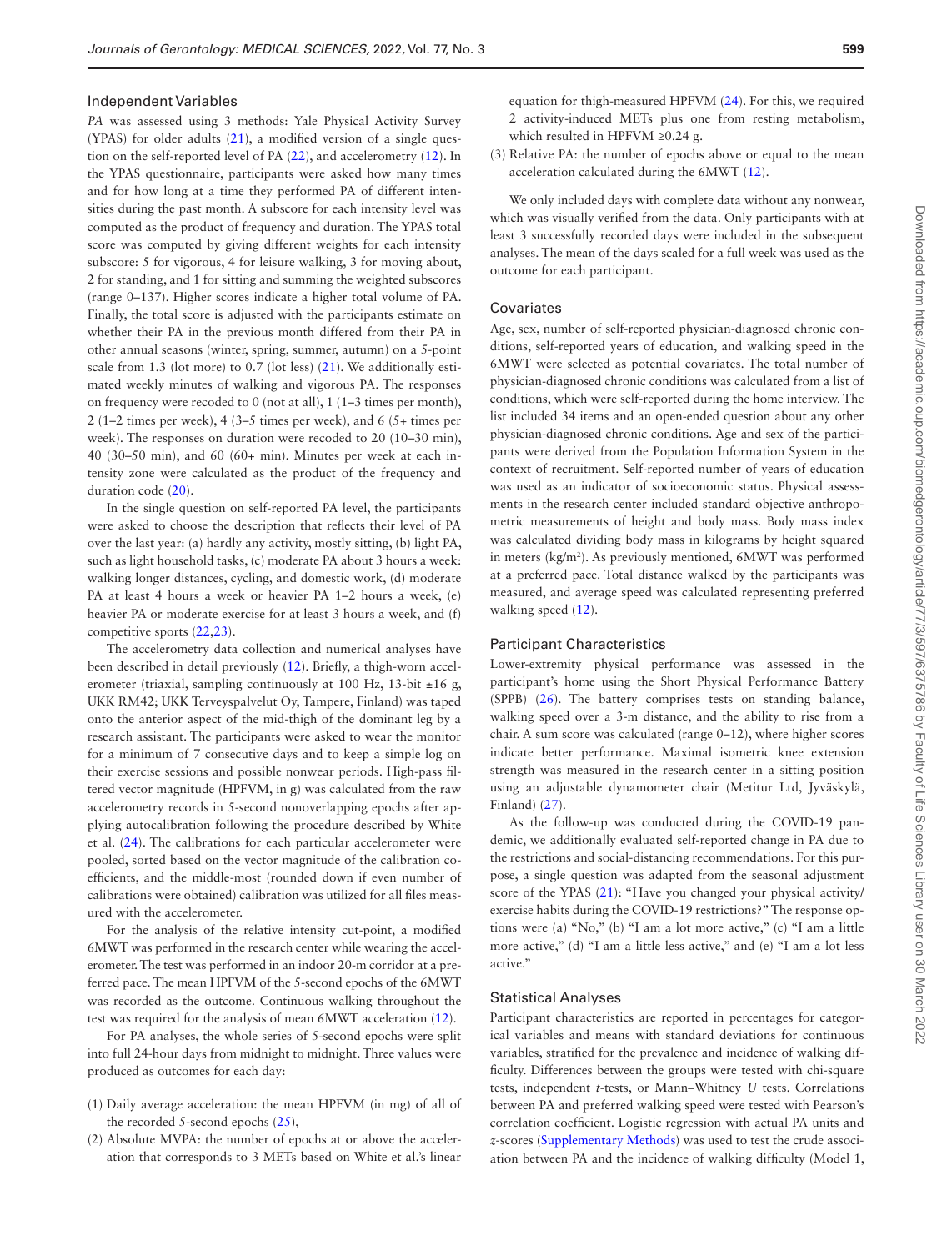unadjusted). Age, sex, number of chronic conditions, and years of education at baseline were used as covariates in the adjusted model (Model 2). The fully adjusted Model 3 additionally includes preferred walking speed in 6MWT as a covariate for all predictors except for PA, which is already scaled to preferred walking speed. It is well known that regular PA can improve walking speed in older people and thus be on the causal pathway between PA and incident walking difficulty. However, because walking speed was assessed at approximately the same time as PA and the current measures of PA mainly catch the most recent level of PA, we believe that in this case, walking speed is not on the causal pathway and should be considered as a potential modifier or confounder of the relationship between PA and walking difficulty. Moderation was tested as the PA × walking speed interaction using logistic regression. Statistical significance was set at  $p < .05$ .

## **Results**

## Prevalence of Early and Advanced Walking Difficulty

Of the 994 participants, 36.2% and 22.4% reported early or advanced walking difficulty at baseline, that is, difficulty over 2 km or 500 m distance, respectively. The prevalence was larger in women in terms of early walking difficulty ([Table 1](#page-5-0)), but similar between men and women  $(p = .30)$  in terms of advanced difficulty (Supplementary [Table 1\)](http://academic.oup.com/biomedgerontology/article-lookup/doi/10.1093/gerona/glab277#supplementary-data). Number of chronic conditions and BMI were higher, and physical performance was lower among those who perceived early or advanced difficulty.

#### Incidence of Early and Advanced Walking Difficulty

The incidence of early walking difficulty was 18.9% in 2 years. Altogether 14.9% of participants developed new advanced walking difficulty of which 50.0% had early walking difficulty at baseline. The incidence of early ([Table 1\)](#page-5-0) and advanced ([Supplementary Table](http://academic.oup.com/biomedgerontology/article-lookup/doi/10.1093/gerona/glab277#supplementary-data)  [1](http://academic.oup.com/biomedgerontology/article-lookup/doi/10.1093/gerona/glab277#supplementary-data)) walking difficulty was larger in the older age groups but similar in men and women. Differences between the incidence groups were very similar in terms of early and advanced walking difficulties, except for the years of education which was not significant for advanced difficulty [\(Supplementary Table 1](http://academic.oup.com/biomedgerontology/article-lookup/doi/10.1093/gerona/glab277#supplementary-data), *p* = .57).

#### Associations Between Walking Difficulty and PA

Participants with prevalent early ([Table 2\)](#page-6-0) or advanced [\(Supplementary Table 2](http://academic.oup.com/biomedgerontology/article-lookup/doi/10.1093/gerona/glab277#supplementary-data)) walking difficulty had lower PA in all self-reported and accelerometry-based measures compared to participants with no difficulty. The differences were also significant between the incidence groups, except for  $PA_{ref}$ , that is, PA above the intensity corresponding to preferred walking speed, which was not significantly different between the groups, either in terms of early or advanced difficulty.

Results of the logistic regression analysis regarding the incidence of advanced and early difficulty were similar. The results on early difficulty were chosen to be presented over advanced difficulty due to the small number of participants with incident advanced difficulty and accelerometry data  $(n = 38)$ . The analysis showed that lower self-reported PA and accelerometry-based absolute PA but not  $PA_{rel}$  were associated with incident early walking difficulty [\(Table 3,](#page-6-1) Model 1).

After adjusting for age, sex, number of chronic conditions, and years of education, the same associations remained significant ([Table 3](#page-6-1) and [Supplementary Table 3](http://academic.oup.com/biomedgerontology/article-lookup/doi/10.1093/gerona/glab277#supplementary-data), Model 2). Preferred walking speed in 6MWT was positively associated with all measures of PA  $(r = 0.24 - 0.35,$ 

 $p < .001$ ) except for YPAS walking time ( $r = 0.09$ ,  $p = .055$ ) and PA<sub>rel</sub> where the association was negative ( $r = -0.20$ ,  $p = .001$ ). Preferred walking speed  $\times$  PA interaction was not significant for any of the PA measures studied ( $p = .30-0.95$ ). Therefore, we included preferred walking speed as a confounder in Model 3. After the adjustment with preferred walking speed, the associations of accelerometry-based PA with the incidence of walking difficulty were attenuated. For all selfreported measures of PA except for vigorous PA, the associations remained statistically significant [\(Table 3](#page-6-1), Model 3).

## Sensitivity Analyses

To test the robustness of our findings, we stratified the logistic regression analyses based on SPPB scores (≤10,  $n = 165$  vs ≥11,  $n = 360$ ). The associations regarding accelerometry did not change materially. The associations of self-reported PA with incident walking difficulty were attenuated but were similar in participants with both high and low SPPB scores.

#### **Discussion**

This study produced new information on the associations between habitual PA and walking difficulty in older adults. PA<sub>rel</sub> that was individually scaled using preferred walking speed and thus, independent of walking performance at baseline, was lower in older adults with prevalent walking difficulty compared to those who perceived no difficulty. This difference was not observed in terms of the incidence of early or advanced difficulty. Furthermore, the association between accelerometry-based MVPA and incident walking difficulty was attenuated after adjusting the analyses for preferred walking speed. The majority of self-reported measures of PA contributed significantly to incident walking difficulty, regardless of the adjustment. These results suggest that baseline walking performance is a significant factor underlying the association between absolute accelerometry-based measures of PA and incident walking difficulty in older adults. This finding encourages the use of PA assessment methodology that takes baseline physical performance into account when investigating future development of walking difficulty and other mobility limitations.

There are at least 2 advantages in using relative and self-reported measures over absolute accelerometry-based measures of PA when assessing the independent role of PA in the incidence of walking difficulty. First, relative accelerometry-based and self-reported measures of PA take individual physical performance level into account. When an individual is asked to recall the number of times and average duration of PA on a usual week, there is no requirement for exceeding a certain intensity level. Similarly, the rationale behind PA<sub>rel</sub> was to assess PA independent of physical performance by scaling accelerometry to individual preferred walking speed. In contrast, accelerometer-based assessment of MVPA is based on an absolute intensity cut-point which may exceed individual physical capacity. Averaging the accelerometer signal over a whole day is similarly influenced by individual ability to maintain a given PA intensity ([12\)](#page-8-9). Thus, in older adults, accelerometry-based absolute measures of PA may be largely determined by physical performance and in a smaller degree by freely regulated physical behavior [\(10](#page-8-7)). Second, self-reported measures of PA can include activities that improve muscular strength and balance. In the LIFE study, for example, the intervention that had a significant impact on the ability to walk 400 m included several components, such as aerobic, resistance, and flexibility training [\(28](#page-8-24)). Of these, only aerobic training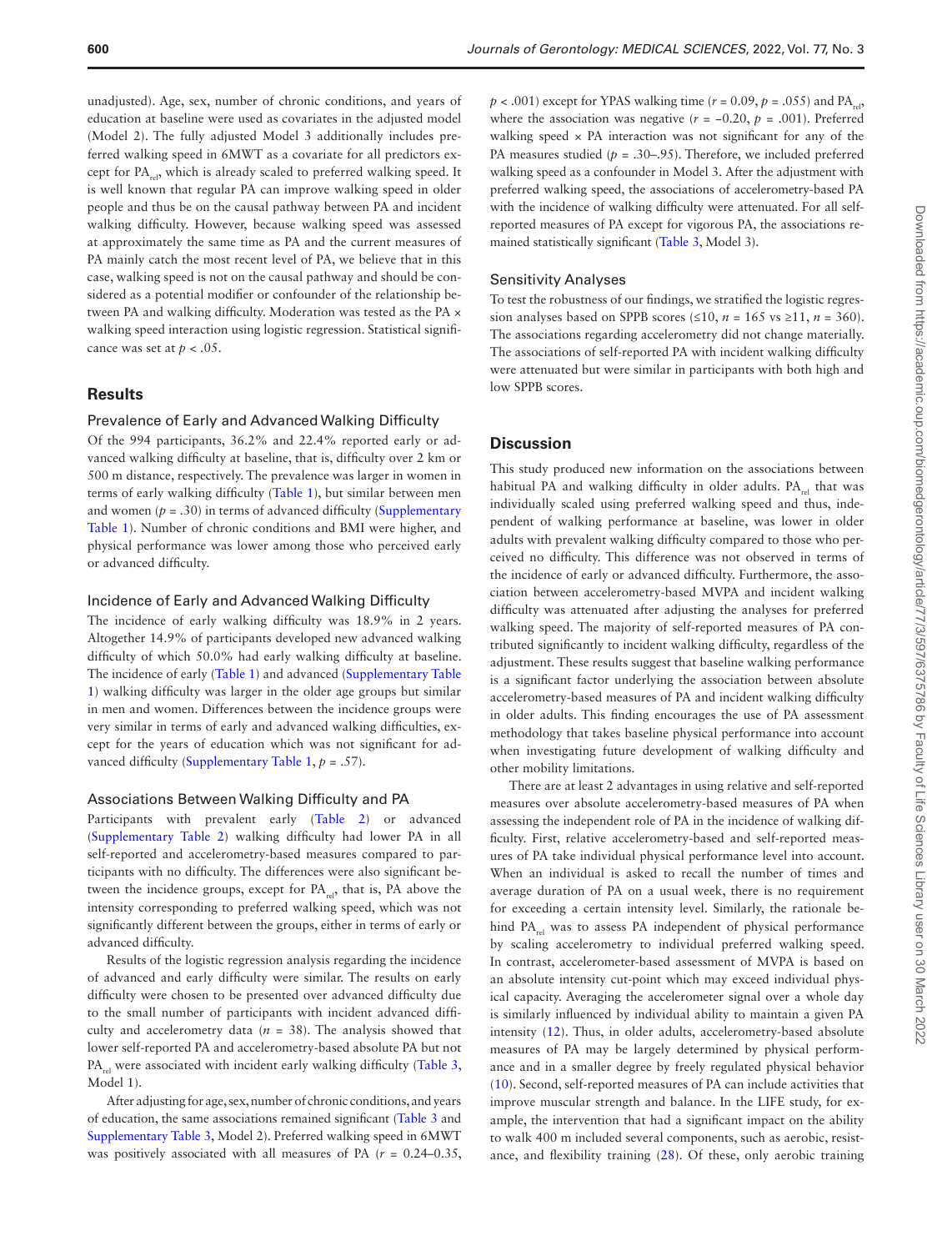|                                 | Prevalence (baseline)                                         |                                    |             | Incidence (2-year follow-up) |                                |                 |
|---------------------------------|---------------------------------------------------------------|------------------------------------|-------------|------------------------------|--------------------------------|-----------------|
|                                 | No Difficulty $(n = 634)$                                     | Prevalent Difficulty ( $n = 360$ ) |             | No Difficulty $(n = 426)$    | Incident Difficulty $(n = 99)$ |                 |
|                                 | $%$ (n)/Mean (SD)                                             | $%$ (n)/Mean (SD)                  | $p^a$       | $%$ (n)/Mean (SD)            | $\%$ (n)/Mean (SD)             | $\mathcal{P}^a$ |
| Age (years)                     |                                                               |                                    | $-.001$     |                              |                                | .003            |
| $5\angle$                       | 73.6 (332)                                                    | 26.4 (119)                         |             | 85.3 (244)                   | 14.7(42)                       |                 |
| 80                              | 62.5 (203)                                                    | 37.5 (122)                         |             | 79.9 (131)                   | 20.1 (33)                      |                 |
| 85                              | 45.4 (99)                                                     | 54.6 (119)                         |             | 68.0(51)                     | 32.0(24)                       |                 |
| Sex                             |                                                               |                                    | $-.001$     |                              |                                | 35              |
| Men                             | 70.4 (297                                                     | 29.6 (125)                         |             | 79.4 (193)                   | 20.6(50)                       |                 |
| Women                           | 58.9 (337                                                     | 41.1 (235)                         |             | 82.6 (233)                   | 17.4(49)                       |                 |
|                                 |                                                               |                                    | $b^{\rm b}$ |                              |                                | $\phi^b$        |
| Chronic conditions (count)      | 2.8(1.7)                                                      | 4.4(2.2)                           | 5001        | 2.7(1.7)                     | 3.4(1.8)                       | 5001            |
| Education (years)               | 11.8(4.3)                                                     | 11.0(4.1)                          | .003        | 12.4(4.4)                    | 10.6(3.7)                      | 5001            |
| SPPB score (0-12)               | $10.7\left(1.5\right)$                                        | 8.4(2.9)                           | 5001        | 11.0(1.2)                    | 10.1(1.9)                      | 5001            |
| Height (m)                      | $(n = 594)$                                                   | $(n = 301)$                        | $p^c$       | $(n = 410)$                  | $(n = 87)$                     | $p^c$           |
| Men                             | 1.72(0.06)                                                    | 1.71 (0.06)                        | .178        | .73(0.06)                    | 1.72(0.07)                     | .258            |
| Women                           | 1.59(0.05)                                                    | 1.57(0.05)                         | .002        | 1.59(0.05)                   | 1.60 (0.05)                    | .129            |
| Body mass (kg)                  |                                                               |                                    |             |                              |                                |                 |
| Men                             |                                                               | 83.0 (15.4)                        | 0005        | 78.0 (10.9)                  | 83.5 (11.1)                    | .004            |
| Women                           | $\begin{array}{c} 78.3 \ (11.1) \\ 67.5 \ (10.9) \end{array}$ | 74.1 (12.6)                        | 5001        | 66.5 (10.6)                  | 73.2 (11.3)                    | .001            |
| $\rm{BMI}$ (kg/m <sup>2</sup> ) |                                                               |                                    |             |                              |                                |                 |
| Men                             | 26.4(3.5)                                                     | 28.3(4.9)                          | 4.001       | 26.1(3.3)                    | 28.4(3.5)                      | 5001            |
| Women                           | 26.7 (3.9)                                                    | 30.0(5.1)                          | 5001        | 26.4(3.9)                    | 28.5(4.0)                      | .002            |
| 6MWT speed (m/s)                | $(n = 588)$                                                   | $(n = 265)$                        |             | $(n = 406)$                  | $(n = 87)$                     |                 |
| Men                             | 1.27(0.18)                                                    | 0.97(0.24)                         | 4.001       | 1.29(0.17)                   | 1.18(0.17)                     | $-.001$         |
| Women                           | 1.20(0.19)                                                    | 0.96(0.21)                         | 5001        | 1.25(0.17)                   | 1.05(0.20)                     | 5001            |
| Knee extension strength (N)     | $(n = 591)$                                                   | $(n = 294)$                        |             | $(n = 408)$                  | $(n=87)$                       |                 |
| Men                             | 435 (101)                                                     | 371 (97)                           | $-.001$     | 446 (97)                     | 414 (98)                       | .060            |
| Women                           | 300 (78)                                                      | 256 (81)                           | 5001        | 311 (77)                     | 267 (77)                       | 001             |

<span id="page-5-0"></span>Table 1. Participant Characteristics at Baseline Stratified for the Prevalence and Incidence of Early (2 km) Walking Difficulty **Table 1.** Participant Characteristics at Baseline Stratified for the Prevalence and Incidence of Early (2 km) Walking Difficulty

Note: SPPB = Short Physical Performance Battery; BMI = body mass index; 6MWT = 6-minute walking test at preferred speed. p values are calculated with "Chi-square test, "Mann–Whitney U Test, or 'Independent t-test 5, r, l. ļ L Ļ ī,  $\frac{1}{2}$ Ļ  $\ddot{\ddot{\varepsilon}}$ ŝ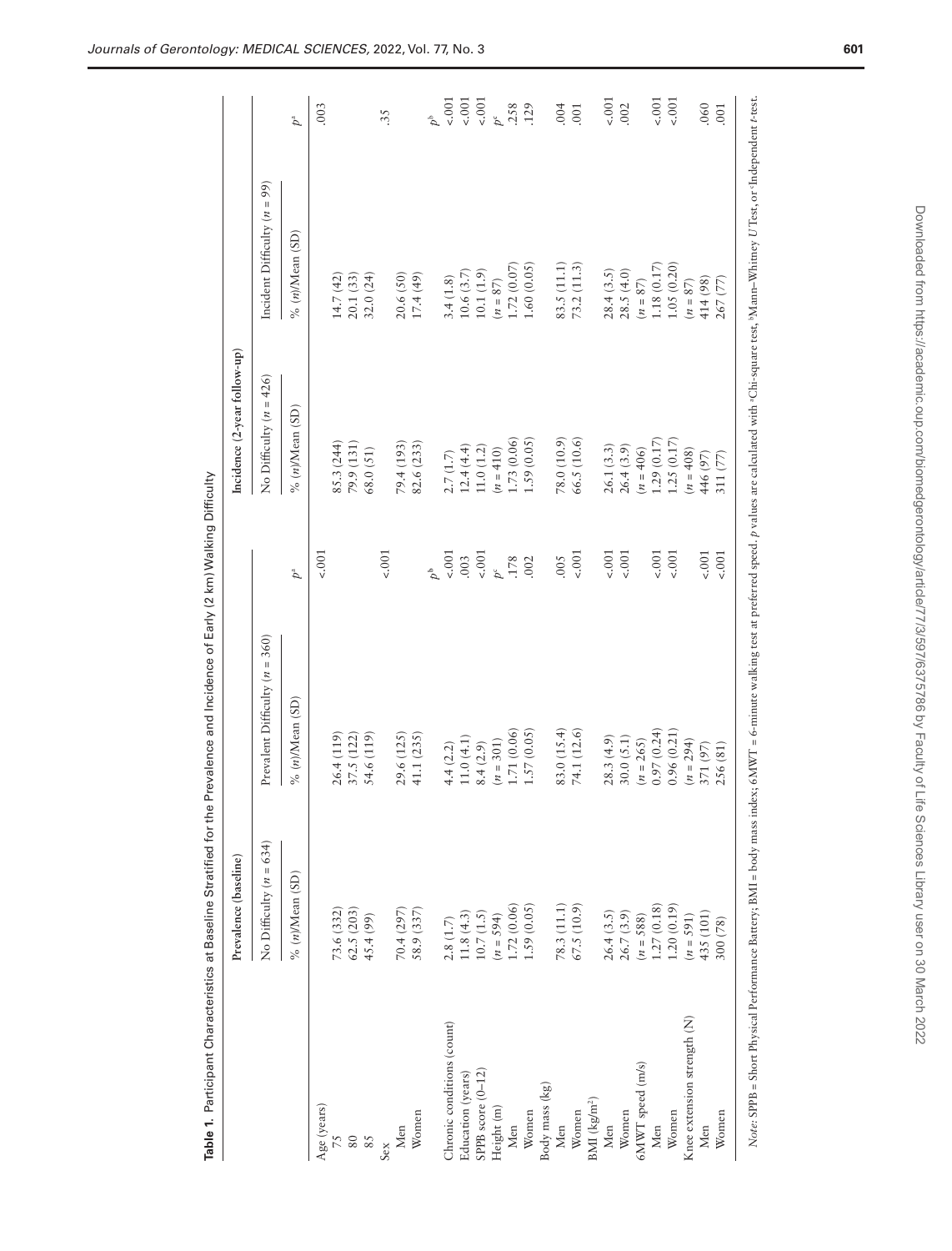| ×<br>I<br>$\sim$ | ٦<br>$\sim$ | ۹ |
|------------------|-------------|---|
|                  |             |   |

|                            | Prevalence (baseline) |                      |         | Incidence (2-year follow-up) |                     |         |  |
|----------------------------|-----------------------|----------------------|---------|------------------------------|---------------------|---------|--|
|                            | No Difficulty         | Prevalent Difficulty |         | No Difficulty                | Incident Difficulty |         |  |
|                            | Mean $(SD)$           | Mean $(SD)$          | p       | Mean $(SD)$                  | Mean $(SD)$         | p       |  |
| Self-report                | $(n = 634)$           | $(n = 360)$          |         | $(n = 426)$                  | $(n = 99)$          |         |  |
| YPAS total score           | 63 (22)               | 43(20)               | $-.001$ | 65(22)                       | 55(20)              | $-.001$ |  |
| YPAS vig + walk (min/week) | 286 (142)             | 168 (120)            | $-.001$ | 300 (141)                    | 239 (131)           | $-.001$ |  |
| YPAS vig (min/week)        | 126(101)              | 64 (73)              | $-.001$ | 133 (100)                    | 99 (93)             | .001    |  |
| YPAS walk (min/week)       | 160(97)               | 104(82)              | $-.001$ | 166(97)                      | 140 (93)            | .014    |  |
| PA level $(1-6)$           | 3.8(0.8)              | 2.9(0.9)             | $-.001$ | 4.0(0.7)                     | 3.5(0.8)            | $-.001$ |  |
| Accelerometry surveillance | $(n = 344)$           | $(n = 142)$          |         | $(n = 248)$                  | $(n = 45)$          |         |  |
| Average acceleration (mg)  | 26.3(8.1)             | 18.7(6.3)            | $-.001$ | 27.1(8.3)                    | 22.4(6.2)           | $-.001$ |  |
| $MVPA_{obs}$ (min/week)    | 258 (165)             | 117 (108)            | $-.001$ | 275 (170)                    | 178 (128)           | $-.001$ |  |
| $PA_{rel}$ (min/week)      | 69 (91)               | 42(45)               | $-.001$ | 72 (96)                      | 53 (75)             | .147    |  |

<span id="page-6-0"></span>**Table 2.** Physical Activity From the Self-Report and Accelerometry Surveillance at Baseline Stratified for Prevalence and Incidence of Early (2 km) Walking Difficulty

*Notes:* YPAS = Yale Physical Activity Survey; vig = vigorous; PA = physical activity; MVPA<sub>abs</sub> = moderate-to-vigorous PA based on an absolute accelerometry cut-point; PA<sub>rel</sub> = PA relative to preferred walking speed. *p* values are calculated with an Independent *t*-test.

<span id="page-6-1"></span>

| Table 3. Logistic Regression for the Incidence of Early (2 km) Walking Difficulty in the 2-Year Follow-up |  |
|-----------------------------------------------------------------------------------------------------------|--|
|-----------------------------------------------------------------------------------------------------------|--|

|                                |           | Model 1 Unadjusted |               | Model 2 Adjusted |               | Model 3 Fully Adjusted |               |
|--------------------------------|-----------|--------------------|---------------|------------------|---------------|------------------------|---------------|
|                                |           | OR.                | 9.5% CI       | <b>OR</b>        | $9.5\%$ CI    | <b>OR</b>              | 95% CI        |
| Self-report                    |           |                    |               |                  |               |                        |               |
| YPAS total score (10 units)    | $n = 486$ | $0.80*$            | $0.71 - 0.90$ | $0.81*$          | $0.72 - 0.92$ | $0.86*$                | $0.76 - 0.98$ |
| YPAS $vig + walk$ (10 min/day) | $n = 487$ | $0.79*$            | $0.69 - 0.90$ | $0.80*$          | $0.70 - 0.92$ | $0.85*$                | $0.74 - 0.98$ |
| YPAS vig (10 min/day)          | $n = 489$ | $0.79*$            | $0.66 - 0.95$ | $0.80*$          | $0.66 - 0.96$ | 0.89                   | $0.74 - 1.08$ |
| YPAS walk (10 min/day)         | $n = 489$ | $0.79*$            | $0.65 - 0.95$ | $0.79*$          | $0.65 - 0.96$ | $0.81*$                | $0.66 - 0.99$ |
| PA level $(1-6)$               | $n = 492$ | $0.44*$            | $0.32 - 0.61$ | $0.46*$          | $0.33 - 0.64$ | $0.60*$                | $0.42 - 0.85$ |
| Accelerometer surveillance     |           |                    |               |                  |               |                        |               |
| Average acceleration (10 mg)   | $n = 291$ | $0.40*$            | $0.24 - 0.68$ | $0.42*$          | $0.24 - 0.74$ | 0.62                   | $0.36 - 1.09$ |
| $MVPAabs$ (10 min/day)         | $n = 291$ | $0.70*$            | $0.57 - 0.86$ | $0.71*$          | $0.58 - 0.88$ | 0.82                   | $0.67 - 1.00$ |
| $PA_{rel}$ (10 min/day)        | $n = 281$ | 0.84               | $0.61 - 1.14$ | 0.81             | $0.58 - 1.12$ |                        |               |

*Notes:* OR = odds ratio; CI = confidence interval; YPAS = Yale Physical Activity Survey; vig = vigorous; PA = physical activity; MVPA<sub>ab</sub> = moderate-to-vigorous PA based on absolute accelerometry cut-point; PA<sub>rel</sub> =PA relative to preferred walking speed. Model 2 is adjusted for age, sex, number of chronic conditions, and years of education. Model 3 is additionally adjusted for preferred walking speed in a 6-minute walking test.

\*Statistical significance (*p* < .05).

can be captured with accelerometers with reasonable accuracy, and only approximately 20% of the intervention-induced change in selfreported activity minutes was observed in the accelerometry-based MVPA [\(29\)](#page-8-25).

Challenges related to using absolute values of acceleration as the measure of total PA or as a universal cut-point for MVPA have been widely acknowledged, especially when assessing PA in older people [\(10](#page-8-7)[,30](#page-8-26)[–32\)](#page-8-27). Older adults have lower cardiorespiratory fitness [\(9\)](#page-8-6), lower resting metabolic rate, that is, one metabolic equivalent (MET) [\(32](#page-8-27)), slower gait speed, and higher energy expenditure per distance walked [\(14\)](#page-8-11) than younger adults who question the validity of the universal 3 MET cut-points in the assessment of MVPA. Self-reported physical fitness is associated with the number of steps, MVPA, daily mean MET, and time spent sedentary in older adults ([33\)](#page-8-28). In epidemiological studies, physical performance is rarely acknowledged as a confounder in the association between accelerometer-based MVPA and mobility disability. Recently though, mobility (ability to walk a quarter mile or climb 10 stairs) as a component of health has been investigated as a confounder in accelerometer–mortality relationship. The findings indicated a larger

risk reduction for all-cause mortality using accelerometers compared to self-reported PA, which may be due to reversed causality, that is, the impact of physical performance on the baseline PA. PA–mortality associations may be overestimated if statistical adjustment for health is limited, especially when investigating older age groups [\(34\)](#page-8-29). Based on the present findings, a similar risk for overestimation exists in the PA–walking ability relationship, especially when using absolute PA measures based on accelerometry. We want to point out the bidirectional relationship between physical performance and PA, as walking speed can be affected by a physically active lifestyle and thus mediate the association between PA and walking difficulty. However, walking speed measured at the same time as PA can be safely considered as a confounder, as has also been previously suggested ([34\)](#page-8-29).

It seems that the volume of habitual  $PA_{rel}$  observed in this study was not high enough to slow down the development of new walking difficulty. However, we cannot rule out that the short follow-up contributes to the lack of prospective associations. In the cross-sectional analyses, people who perceived no prevalent walking difficulty accumulated a larger amount of PA<sub>rel</sub> than people with early or advanced difficulty. It seems that a person without difficulty accumulates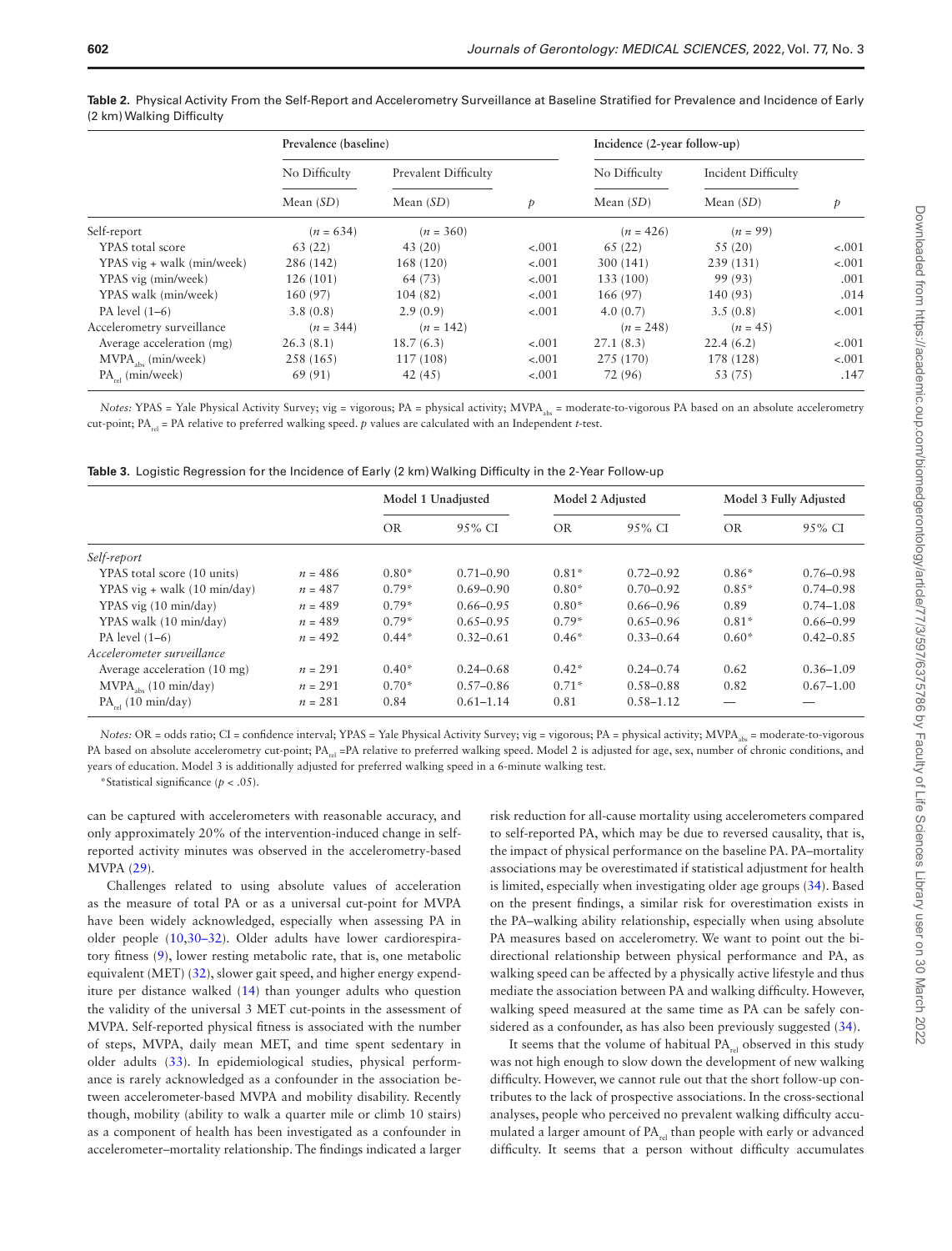more PA than a person who perceives difficulty, irrespective of walking speed. Walking speed does not assess the individual perception of walking ability. Perceived difficulty may stem from pain, fear, or involuntary modifications to customary performance [\(35](#page-8-30)). Therefore, the experience of difficulty may lead to further decline in PA. Intervention studies aiming to enhance the walking performance of older adults often include exercises targeted to improve muscle strength and balance, and they have shown promise in slowing down the progression of walking difficulty [\(28](#page-8-24),[36\)](#page-8-31). Dose–response relationship between MVPA and the onset of disability to walk 400 m has been previously shown using accelerometer counts, but because the participants also performed weight training, it is not possible to conclude if the increased amount of walking or weight training or both combined induced the delayed onset of disability [\(29](#page-8-25)). The dose–response relationship of aerobic PA and incident walking difficulty remains unknown.

The associations between PA and walking difficulty were similar in terms of early and advanced difficulties. The main differences were the expected higher incidence of early compared to advanced difficulty and the higher prevalence of walking difficulty in women compared to men in terms of early walking difficulty only. Only half of the present participants who developed new advanced walking difficulty perceived early difficulty at baseline, which shows that walking difficulty may develop quite rapidly. Although the follow-up measurements coincided with the early months of the COVID-19 pandemic, the present 2-year incidence of walking difficulty (19% in 2 km and 15% in 500 m) was not exceptionally high compared to previous studies on similar populations and the same follow-up duration: 31% in 2 km [\(37](#page-8-32)) and 16% in 500 m ([38\)](#page-8-33) in community-dwelling people of similar age and physical performance. Our additional analysis indicated that 35.2% of the present participants reported reduced habitual PA due to the pandemic restrictions, whereas others reported no change (46.2%) or an increase (18.6%). Thus, it seems that 2–3 months of pandemic restrictions did not accelerate the development of walking difficulty, but it may increase the risk of new mobility limitations if continued. Decreased life-space mobility in the same participants may indicate an increased risk of developing disability in short term [\(19\)](#page-8-15). Because the activity destinations remain partly closed and recommendations for social distancing continue a year later, it will be important to evaluate regularly their effect on the development of mobility disability of older people.

There are both strengths and limitations in this study. We were able to use the baseline data of a relatively large population-based sample of older adults from 3 age cohorts. We used an exceptionally large selection of different PA assessment methods including a novel relative PA index which enabled the investigation of the independent role of PA but without the obvious limitation of PA recollection as in the self-report. During the follow-up, there was a high response rate and few missing responses. As for the limitations, we had to rely on postal questionnaires during the follow-up data collection as all research requiring physical contact with participants was discontinued in our university due to the COVID-19 pandemic. Therefore, we cannot rule out a potential bias due to the difference in the data collection method between the baseline (home interview) and the COVID-19 survey (postal questionnaire). We were also not able to repeat the accelerometry surveillance, which might have revealed changes in activity behavior more objectively than the questionnaire. The present participants formed a population-based sample, but the sample size was smaller and slightly better functioning in the accelerometry-based compared to self-reported metrics [\(20](#page-8-16)), which could result in type I error of rejecting a true null hypothesis. The incidence of walking difficulty may have been larger in the whole

Downloaded from https://academic.oup.com/biomedgerontology/article/77/3/597/6375786 by Faculty of Life Sciences Library user on 30 March 2022 Downloaded from https://academic.oup.com/biomedgerontology/article/77/3/597/6375786 by Faculty of Life Sciences Library user on 30 March 2022

population, which may attenuate the associations reported here. However, the physical performance level of the present participants at baseline was comparable to a previous study in terms of SPPB [\(37](#page-8-32)). Finally, using 24-hour accelerometry may result in higher PA, especially higher average acceleration, compared to recording awake time only. To date, the low accuracy of accelerometry in distinguishing lying awake from sleep does not allow their separate analysis ([39\)](#page-8-34).

To conclude, this study showed that differences in physical performance explain a meaningful part of the association of PA with incident walking difficulty. Therefore, the variation in habitual PA assessed relative to physical performance did not explain the differences in the development of new walking difficulty. The use of absolute accelerometry-based measures of PA may overestimate the association between PA and the incidence of walking difficulty as these were not independent of the baseline physical performance level. Self-reported measures of PA seem more robust to the effect of physical performance in older adults compared to absolute accelerometry-based PA, potentially due to the subjectively rated intensity of activity instead of a universal absolute cut-point. Scaling of accelerometry to preferred walking speed demonstrated independence on physical performance and warrants future study as a novel indicator of PA in observational studies among older adults.

# **Supplementary Material**

Supplementary data are available at *The Journals of Gerontology, Series A: Biological Sciences and Medical Sciences* online.

# **Funding**

This work was supported by the European Research Council (grant number ERC AdvG 693045 to Ta.R.); the Academy of Finland (grant number 310526 to Ta.R. and 321336 and 328818 to Ti.R.); and the Finnish Ministry of Education and Culture (to E.P.). The content of this manuscript does not reflect the official opinion of the European Union. Responsibility for the information and views expressed in the manuscript lies entirely with the authors.

#### **Conflict of Interest**

Ta.R. serves on the *Journals of Gerontology: Medical Sciences* editorial board. The other authors declare no conflicts of interest.

## **Acknowledgments**

We thank the whole AGNES research team, especially Eeva-Maija Palonen, Markku Kauppinen, and Niina Kajan, and all research assistants for their work in the data collection and analyses. We thank all participants of the AGNES study for their time and effort. The Gerontology Research Center is a joint effort between the University of Jyvaskyla and the University of Tampere.

# **Author Contributions**

Concept and design: L.K., E.P., and Ta.R.; acquisition of data: L.K., H.L., Ti.R., J.E., E.P., and Ta.R.; analysis and/or interpretation of data: L.K., H.L., Ti.R., and E.P.; drafting the article: L.K.; critical revision of the article: L.K., H.L., Ti.R., J.E., E.P., and Ta.R. All authors approved the article.

#### **References**

- <span id="page-7-0"></span>1. Rantakokko M, Mänty M, Rantanen T. Mobility decline in old age. *Exerc Sport Sci Rev*. 2013;41(1):19–25. doi:[10.1097/JES.0b013e3182556f1e](https://doi.org/10.1097/JES.0b013e3182556f1e)
- <span id="page-7-1"></span>2. Mänty M, Heinonen A, Leinonen R, et al. Construct and predictive validity of a self-reported measure of preclinical mobility limitation. *Arch Phys Med Rehabil*. 2007;88(9):1108–1113. doi:[10.1016/j.apmr.2007.06.016](https://doi.org/10.1016/j.apmr.2007.06.016)